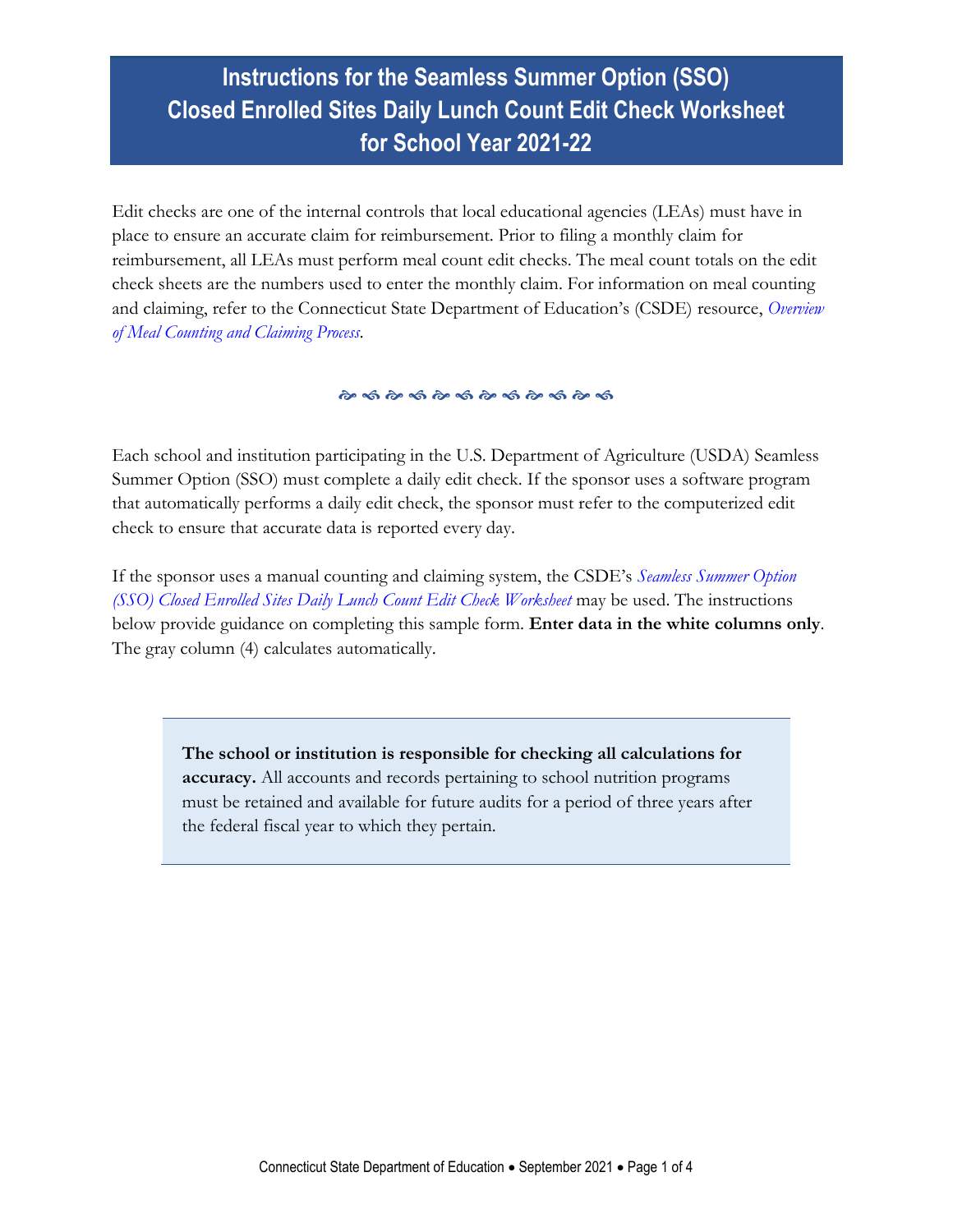# **Instructions for the SSO Closed Enrolled Sites Daily Lunch Count Edit Check Worksheet for School Year 2021-22**

#### **Attendance Factor**

The attendance factor (AF) is the percentage of students present at school on any given day, averaged over a month. It reflects the fact that not all students report to school each day, i.e., student daily attendance is not always 100 percent. The AF formula is:

| $A - B$ | $A =$ enrollment x days in the month |
|---------|--------------------------------------|
|         | $B =$ total absences for the month   |

For example, for the month of October, there are 20 instructional days, the school has an enrollment of 520 students, and there are 300 student absences. The AF is 0.97.

 $10,400 - 300$  A = 10,400 (520 enrollment x 20 days in the month) 10,400  $B = 300$ 

Enter this number as a **decimal (e.g., 0.97)** in the orange box at the top right of the worksheet.

### **Column 1: Day of Month**

Enter each day's information on the corresponding date.

### **Column 2: Total Enrollment**

List the number of students enrolled in the school that have access to meals under the SSO.

## **Column 3: Free Eligible**

List the number of students who are eligible for free meals on the designated date. This number should match the number of enrolled students, since, under SSO, all students are eligible for free meals.

## **Column 4: Free Eligible X AF**

Multiply the number of free eligible students by the school's AF. This number will fluctuate based on the number of free-eligible students listed in column 3. *The worksheet will calculate this information.*

## **Column 5: Total Free Lunches Claimed**

List the total number of free student lunches claimed on the designated date. The total number of free lunches claimed can **never** exceed the total number of free-eligible students in column 3 (Free Eligible). If the total number of free lunches claimed exceeds the number in column 4 (Free Eligible X AF) more than 50 percent of the time, the school must investigate and document in the comments section why this is occurring. *The number in column 5 will turn* **red** *if it exceeds the number in columns 3 or 4.*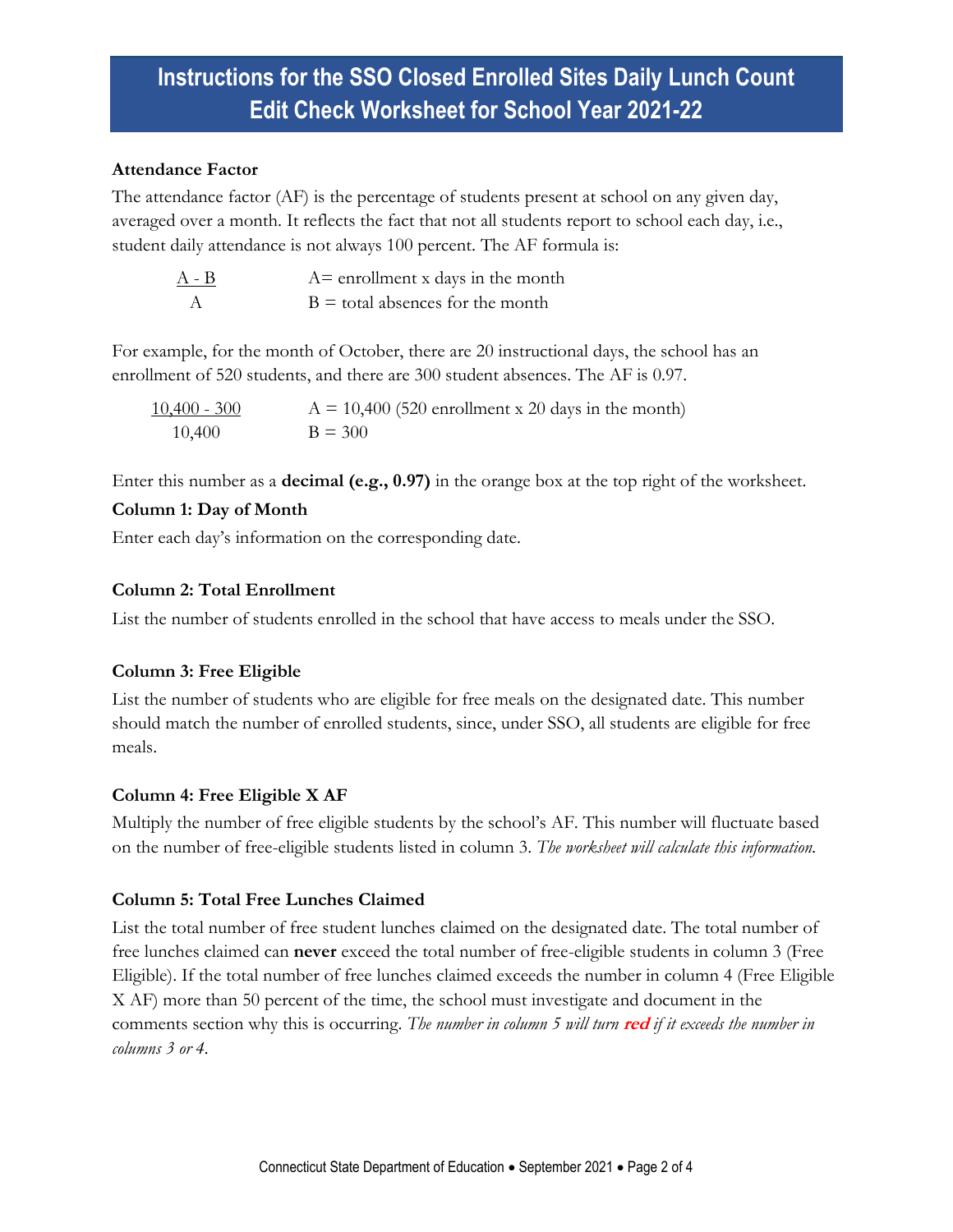# **Instructions for the SSO Closed Enrolled Sites Daily Lunch Count Edit Check Worksheet for School Year 2021-22**

#### **Column 6: Comments**

Record anything unusual that may be reflected in the meal counts. For example, lower than normal counts due to changes in the school operations.

#### **Totals**

Add the total free lunches claimed (column 5) for the month. The totals for free lunches must be recorded on the monthly claim for reimbursement.

#### **Signature and Date**

Sign and date the worksheet at the end of the month when all days are entered.